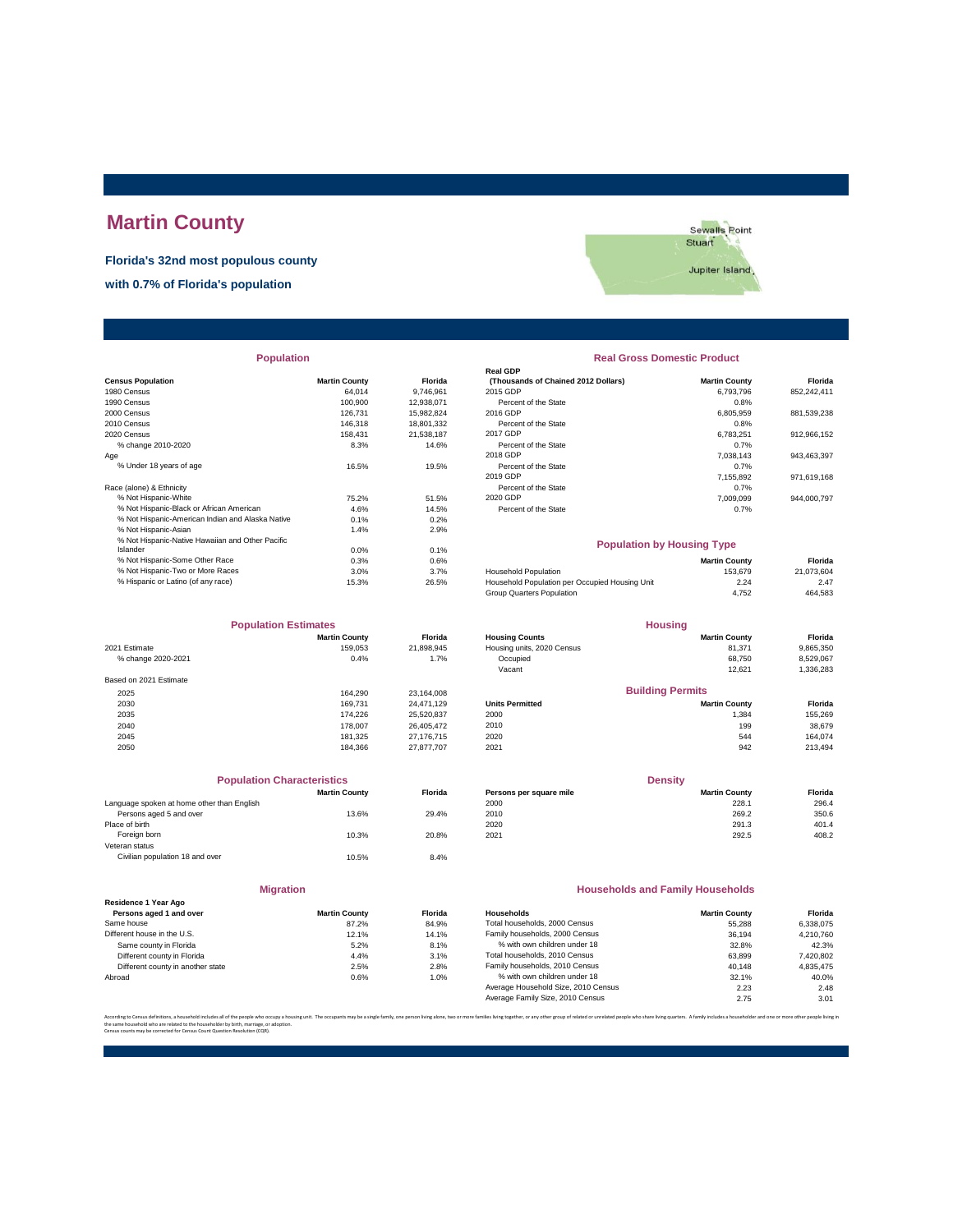## **Martin County**

|                                                                              |                         |                         | <b>Employment and Labor Force</b>                                |                      |                      |
|------------------------------------------------------------------------------|-------------------------|-------------------------|------------------------------------------------------------------|----------------------|----------------------|
| <b>Establishments</b>                                                        |                         |                         | <b>Establishments</b>                                            |                      |                      |
| 2020                                                                         | <b>Martin County</b>    | Florida                 | % of All Industries, 2020                                        | <b>Martin County</b> | Florida              |
| All industries<br>Natural Resource & Mining                                  | 6,797                   | 763,854                 | All industries                                                   | 6,797                | 763,854              |
| Construction                                                                 | 70<br>820               | 5,514<br>77,720         | Natural Resource & Mining<br>Construction                        | 1.0%<br>12.1%        | 0.7%<br>10.2%        |
| Manufacturing                                                                | 250                     | 21,822                  | Manufacturing                                                    | 3.7%                 | 2.9%                 |
| Trade, Transportation and Utilities                                          | 1,231                   | 145,853                 | Trade, Transportation and Utilities                              | 18.1%                | 19.1%                |
| Information                                                                  | 74                      | 13,437                  | Information                                                      | 1.1%                 | 1.8%                 |
| <b>Financial Activities</b>                                                  | 727                     | 83,911                  | <b>Financial Activities</b>                                      | 10.7%                | 11.0%                |
| Professional & Business Services<br>Education & Health Services              | 1,553<br>708            | 187,348                 | Professional & Business Services                                 | 22.8%                | 24.5%<br>11.5%       |
| Leisure and Hospitality                                                      | 588                     | 87,764<br>61,008        | Education & Health Services<br>Leisure and Hospitality           | 10.4%<br>8.7%        | 8.0%                 |
| <b>Other Services</b>                                                        | 675                     | 56,385                  | <b>Other Services</b>                                            | 9.9%                 | 7.4%                 |
| Government                                                                   | 52                      | 5,895                   | Government                                                       | 0.8%                 | 0.8%                 |
|                                                                              |                         |                         |                                                                  |                      |                      |
| <b>Average Annual Employment</b>                                             |                         |                         | <b>Average Annual Wage</b>                                       |                      |                      |
| % of All Industries, 2020                                                    | <b>Martin County</b>    | Florida                 | 2020                                                             | <b>Martin County</b> | Florida              |
| All industries<br>Natural Resource & Mining                                  | 67,454                  | 8,453,489               | All industries                                                   | \$47,049             | \$55,840             |
| Construction                                                                 | 9.0%<br>5.0%            | 0.8%<br>6.7%            | Natural Resource & Mining<br>Construction                        | \$51,912<br>\$57,413 | \$37,710<br>\$55,840 |
| Manufacturing                                                                | 19.2%                   | 4.5%                    | Manufacturing                                                    | \$43,675             | \$66,738             |
| Trade, Transportation and Utilities                                          | 0.8%                    | 20.6%                   | Trade, Transportation and Utilities                              | \$63,225             | \$49,342             |
| Information                                                                  | 4.3%                    | 1.5%                    | Information                                                      | \$83,951             | \$93,360             |
| <b>Financial Activities</b>                                                  | 14.1%                   | 6.9%                    | <b>Financial Activities</b>                                      | \$49,827             | \$84,295             |
| Professional & Business Services                                             | 21.0%                   | 16.1%                   | Professional & Business Services                                 | \$48,579             | \$68,218             |
| Education & Health Services                                                  | 13.2%                   | 15.3%                   | Education & Health Services                                      | \$25,367             | \$55,099             |
| Leisure and Hospitality                                                      | 3.9%                    | 11.9%                   | Leisure and Hospitality                                          | \$39,949             | \$27,694             |
| <b>Other Services</b><br>Government                                          | 0.0%<br>8.6%            | 3.0%<br>12.5%           | <b>Other Services</b><br>Government                              | \$56,448<br>\$52,921 | \$41,131<br>\$58,821 |
| Industries may not add to the total due to confidentiality and unclassified. |                         |                         |                                                                  |                      |                      |
|                                                                              |                         |                         |                                                                  |                      |                      |
| Labor Force as Percent of Population                                         |                         |                         |                                                                  |                      |                      |
| Aged 18 and Older                                                            | <b>Martin County</b>    | Florida                 | <b>Unemployment Rate</b>                                         | <b>Martin County</b> | Florida              |
| 2000                                                                         | 55.1%                   | 64.2%                   | 2000                                                             | 4.2%                 | 3.8%                 |
| 2010                                                                         | 54.8%                   | 61.8%                   | 2010                                                             | 10.4%                | 10.8%                |
| 2020<br>2021                                                                 | 52.4%                   | 58.6%<br>59.0%          | 2020<br>2021                                                     | 6.6%<br>3.6%         | 8.2%<br>4.6%         |
|                                                                              | 53.3%                   |                         |                                                                  |                      |                      |
|                                                                              |                         |                         | <b>Income and Financial Health</b>                               |                      |                      |
| Personal Income (\$000s)                                                     | <b>Martin County</b>    | Florida                 | Per Capita Personal Income                                       | <b>Martin County</b> | Florida              |
| 2000                                                                         | \$5,587,822             | \$472,851,789           | 2000                                                             | \$43,895             | \$29,466             |
| 2010                                                                         | \$8,067,316             | \$732,457,478           | 2010                                                             | \$54,913             | \$38,865             |
| 2011                                                                         | \$8,585,403             | \$771,409,454           | 2011                                                             | \$58,047             | \$40,482             |
| % change 2010-11                                                             | 6.4%                    | 5.3%                    | % change 2010-11                                                 | 5.7%                 | 4.2%                 |
| 2012                                                                         | \$9,925,516             | \$800,551,723           | 2012                                                             | \$66,600             | \$41,475             |
| % change 2011-12                                                             | 15.6%                   | 3.8%                    | % change 2011-12                                                 | 14.7%                | 2.5%                 |
| 2013<br>% change 2012-13                                                     | \$9,436,487             | \$802,975,701           | 2013<br>% change 2012-13                                         | \$62,412             | \$41,069             |
| 2014                                                                         | $-4.9%$<br>\$10,727,182 | 0.3%<br>\$861,412,339   | 2014                                                             | $-6.3%$<br>\$70,013  | $-1.0%$<br>\$43,388  |
| % change 2013-14                                                             | 13.7%                   | 7.3%                    | % change 2013-14                                                 | 12.2%                | 5.6%                 |
| 2015                                                                         | \$11,359,474            | \$919,834,894           | 2015                                                             | \$72,970             | \$45,493             |
| % change 2014-15                                                             | 5.9%                    | 6.8%                    | % change 2014-15                                                 | 4.2%                 | 4.9%                 |
| 2016                                                                         | \$12,060,670            | \$954,069,719           | 2016                                                             | \$76,129             | \$46,253             |
| % change 2015-16                                                             | 6.2%                    | 3.7%                    | % change 2015-16                                                 | 4.3%                 | 1.7%                 |
| 2017                                                                         | \$12,992,046            | \$1,023,131,116         | 2017                                                             | \$81,345             | \$48,774             |
| % change 2016-17                                                             | 7.7%                    | 7.2%                    | % change 2016-17                                                 | 6.9%                 | 5.5%                 |
| 2018                                                                         | \$13,470,730            | \$1,087,188,628         | 2018                                                             | \$83,846             | \$51.150             |
| % change 2017-18                                                             | 3.7%                    | 6.3%                    | % change 2017-18                                                 | 3.1%                 | 4.9%                 |
| 2019<br>% change 2018-19                                                     | \$14,093,707            | \$1,139,799,293         | 2019<br>% change 2018-19                                         | \$87,423             | \$53,034             |
| 2020                                                                         | 4.6%<br>\$14,455,817    | 4.8%<br>\$1,209,995.921 | 2020                                                             | 4.3%<br>\$89,185     | 3.7%<br>\$55.675     |
| % change 2019-20                                                             | 2.6%                    | 6.2%                    | % change 2019-20                                                 | 2.0%                 | 5.0%                 |
|                                                                              |                         |                         |                                                                  |                      |                      |
| Earnings by Place of Work (\$000s)                                           |                         |                         | <b>Median Income</b>                                             |                      |                      |
| 2000                                                                         | \$2,160,664             | \$308,751,767           | Median Household Income                                          | \$65,821             | \$57,703             |
| 2010                                                                         | \$3,286,374             | \$438,983,914           | Median Family Income                                             | \$85,508             | \$69,670             |
| 2011                                                                         | \$3,238,652             | \$450,498,606           |                                                                  |                      |                      |
| % change 2010-11                                                             | $-1.5%$                 | 2.6%                    | Percent in Poverty, 2020                                         |                      |                      |
| 2012                                                                         | \$3,359,622             | \$468,410,475           | All ages in poverty                                              | 11.1%                | 12.4%                |
| % change 2011-12                                                             | 3.7%                    | 4.0%                    | Under age 18 in poverty                                          | 17.3%                | 17.2%                |
| 2013<br>% change 2012-13                                                     | \$3,434,146             | \$482,898,301           | Related children age 5-17 in families in poverty                 | 16.5%                | 16.5%                |
|                                                                              | 2.2%                    | 3.1%                    |                                                                  |                      |                      |
| 2014<br>% change 2013-14                                                     | \$3,701,099<br>7.8%     | \$512,375,290<br>6.1%   | <b>Personal Bankruptcy Filing Rate</b><br>(per 1,000 population) | <b>Martin County</b> | Florida              |
| 2015                                                                         | \$4,032,447             | \$544,408,719           | 12-Month Period Ending December 31, 2020                         | 1.08                 | 1.66                 |
| % change 2014-15                                                             | 9.0%                    | 6.3%                    | 12-Month Period Ending December 31, 2021                         | 0.71                 | 1.38                 |
| 2016                                                                         | \$4,179,308             | \$569,769,284           | State Rank                                                       | 47                   | <b>NA</b>            |
| % change 2015-16                                                             | 3.6%                    | 4.7%                    | NonBusiness Chapter 7 & Chapter 13                               |                      |                      |
| 2017                                                                         | \$4,350,659             | \$603,668,170           |                                                                  |                      |                      |
| % change 2016-17                                                             | 4.1%                    | 5.9%                    | Workers Aged 16 and Over                                         | <b>Martin County</b> | Florida              |
| 2018                                                                         | \$4,540,527             | \$639,620,451           | Place of Work in Florida                                         |                      |                      |
| % change 2017-18                                                             | 4.4%                    | 6.0%                    | Worked outside county of residence<br>Travel Time to Work        | 33.3%                | 18.1%                |
| 2019<br>% change 2018-19                                                     | \$4,773,037             | \$671,553,148           |                                                                  |                      |                      |
| 2020                                                                         | 5.1%<br>\$4,979,266     | 5.0%<br>\$688,764,753   | Mean travel time to work (minutes)                               | 26.9                 | 27.9                 |
| % change 2019-20                                                             | 4.3%                    | 2.6%                    |                                                                  |                      |                      |